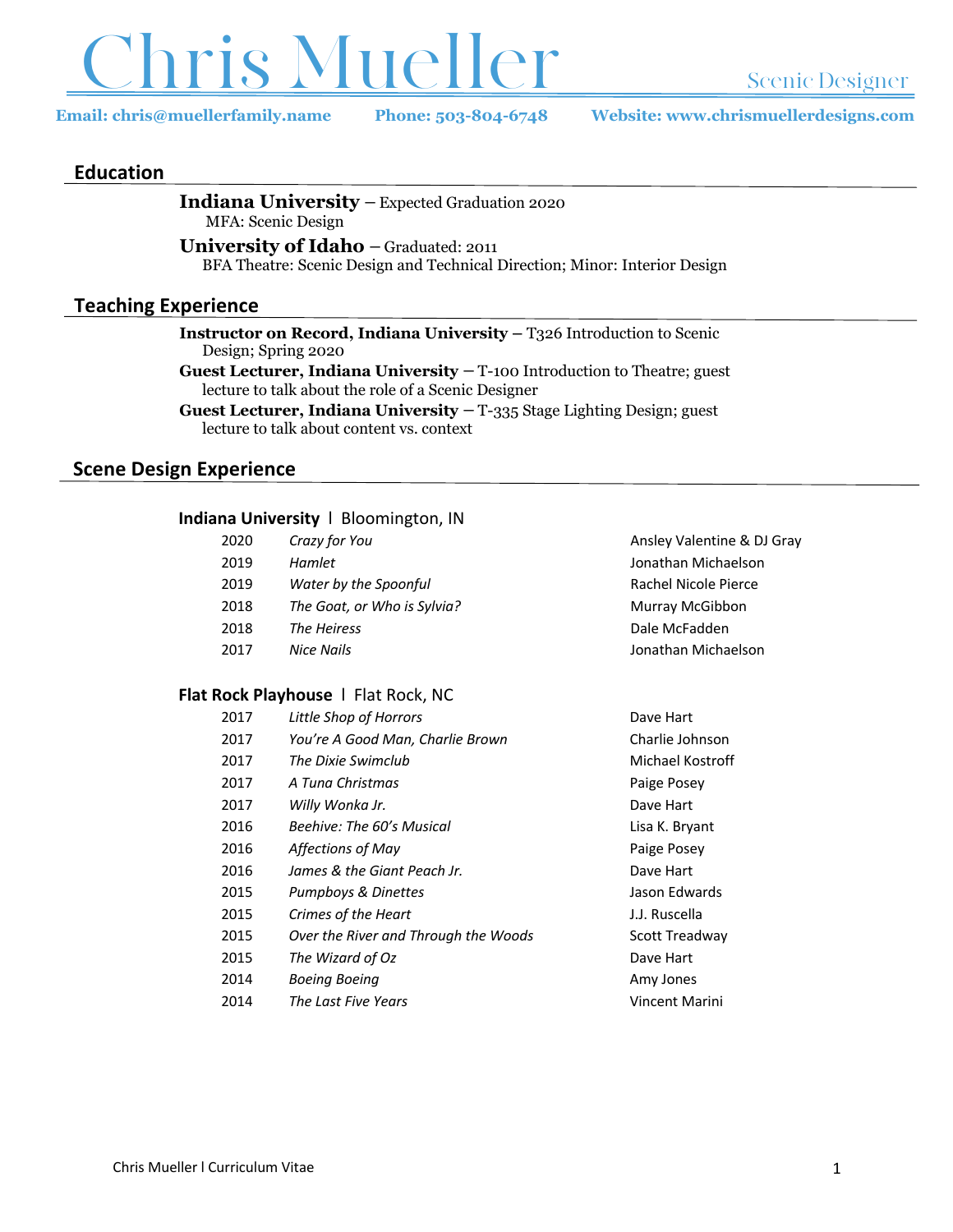| 2014 | Charlottes' Web                      | Dave Hart             |  |  |
|------|--------------------------------------|-----------------------|--|--|
| 2013 | Disney's Mulan Jr.                   | Dave Hart             |  |  |
|      | Riverdale High School   Portland, OR |                       |  |  |
| 2014 | Urinetown                            | Riverdale High School |  |  |
| 2013 | <b>Footloose</b>                     | John Monteverde       |  |  |
|      | University of Idaho   Moscow, ID     |                       |  |  |
| 2011 | The Winter's Tale                    | Chris DuVal           |  |  |
| 2011 | The Good Person of Szechwan          | David Lee-Painter     |  |  |
| 2010 | Ernestine Shuswap gets her Trout     | David Lee-Painter     |  |  |
|      |                                      |                       |  |  |

# **Lewis-Clark State College** l Lewiston, ID

*The Shape of Things* Nancy Lee-Painter

# **Associate Scene Design Experience**

|      |                                                  | <b>Director</b>    | <b>Designer</b>   |
|------|--------------------------------------------------|--------------------|-------------------|
| 2017 | Amadeus                                          | Lisa K. Bryant     | Dennis C. Maulden |
| 2017 | Joseph & the Amazing Technicolor Dreamcoat       | Amy Jones          | Dennis C. Maulden |
| 2017 | Annie                                            | Lisa K. Bryant     | Dennis C. Maulden |
| 2017 | Smokey Joe's Café                                | Amy Jones          | Dennis C. Maulden |
| 2016 | Diary of Anne Frank                              | Angie Flynn-McIver | Dennis C. Maulden |
| 2016 | 9 to 5                                           | Amy Jones          | Dennis C. Maulden |
| 2016 | Vintage Hitchcock                                | David Caldwell     | Dennis C. Maulden |
| 2016 | <i>Importance of Being Earnest</i>               | Lisa K. Bryant     | Dennis C. Maulden |
| 2016 | <b>Million Dollar Quartet</b>                    | James Moye         | Dennis C. Maulden |
| 2015 | Chasing Rainbows: The Road to Oz                 | Jeff Whiting       | Dennis C. Maulden |
| 2015 | Catfish Moon                                     | Dane Whitlock      | Dennis C. Maulden |
| 2015 | Fly                                              | Amy Jones          | Dennis C. Maulden |
| 2015 | Gypsy                                            | Amy Jones          | Dennis C. Maulden |
| 2015 | How to Succeed in Business Without Really Trying | Ricky Hinds        | Dennis C. Maulden |
| 2015 | Driving Miss Daisy                               | Dave Hart          | Dennis C. Maulden |
| 2015 | AlwaysPatsy Cline                                | Lisa K. Bryant     | Dennis C. Maulden |
|      |                                                  |                    |                   |

# **Assistant Scene Design Experience**

|      |                                                | <b>Director</b>       | <b>Designer</b>   |
|------|------------------------------------------------|-----------------------|-------------------|
| 2019 | Big Fish                                       | <b>Richard Roland</b> | Reuben Lucas      |
| 2014 | A Christmas Carol                              | Lisa K. Bryant        | Dennis C. Maulden |
| 2014 | A Funny Thing Happened on the Way to the Forum | Lisa K. Bryant        | Dennis C. Maulden |
| 2014 | The Music of James Bond                        | Lisa K. Bryant        | Dennis C. Maulden |
| 2014 | The Mystery of Irma Vep                        | Ken Kay               | Dennis C. Maulden |
| 2014 | Miss Saigon                                    | Vincent Marini        | Dennis C. Maulden |
| 2014 | My Fair Lady                                   | Lisa K. Bryant        | Dennis C. Maulden |
| 2014 | Vanya, Sonia, Masha, & Spike                   | Lisa K. Bryant        | Dennis C. Maulden |
| 2014 | <b>The Fantasticks</b>                         | Vincent Marini        | Dennis C. Maulden |
| 2014 | Laughter on the 23 <sup>rd</sup> Floor         | Michael Kostroff      | Dennis C. Maulden |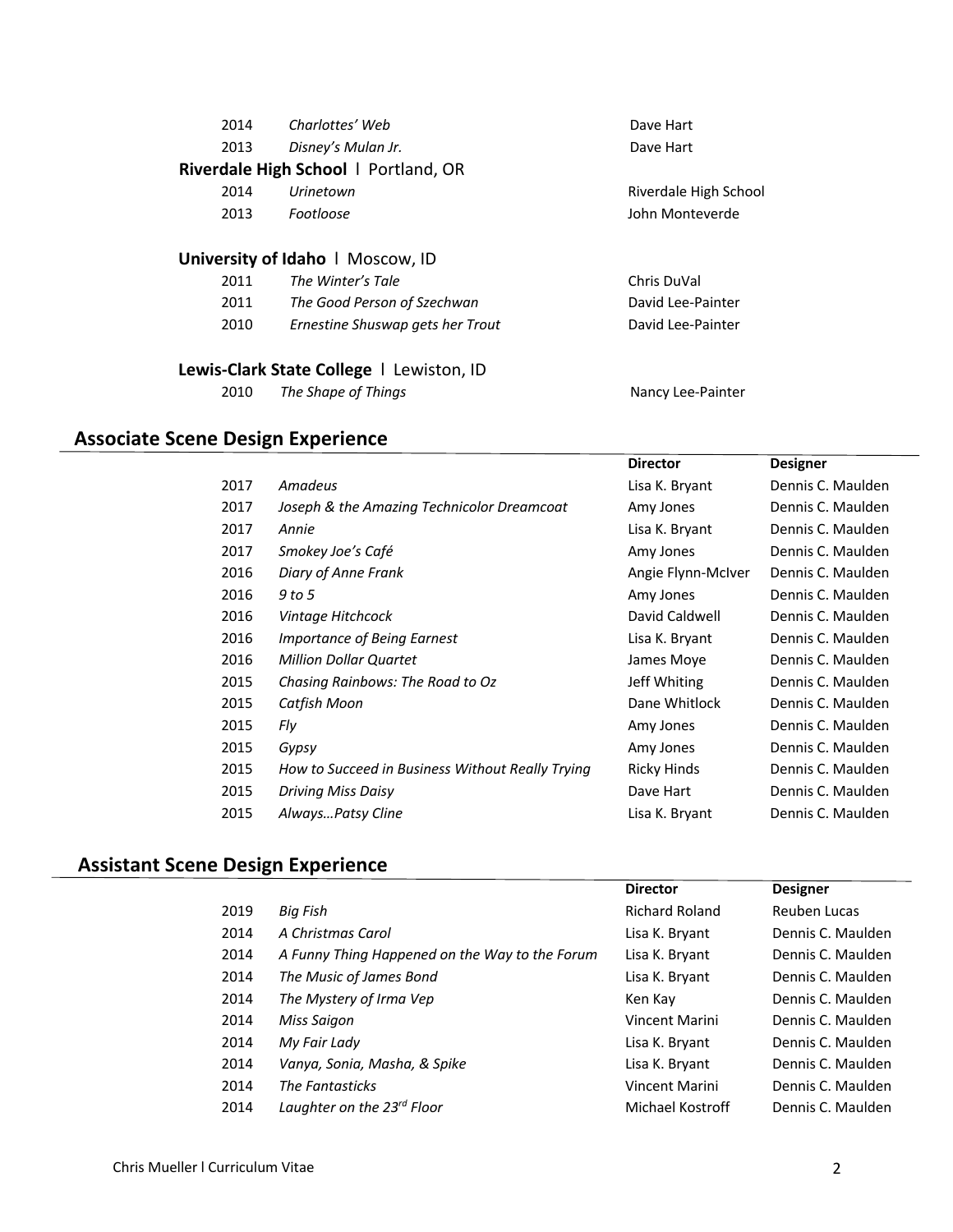| 2013 | Guys & Dolls                | Barbara Hartwig    | Dennis C. Maulden |
|------|-----------------------------|--------------------|-------------------|
| 2013 | A Christmas Story           | Lisa K. Bryant     | Dennis C. Maulden |
| 2013 | Hank Williams: Lost Highway | Vincent Marini     | Dennis C. Maulden |
| 2013 | O Holy Night                | Vincent Marini     | Dennis C. Maulden |
| 2013 | Deathtrap                   | Don Stephenson     | Dennis C. Maulden |
| 2013 | Les Miserables              | Vincent Marini     | Dennis C. Maulden |
| 2013 | Evita                       | <b>Ricky Hinds</b> | Dennis C. Maulden |
| 2013 | The Big Bang                | Amy Jones          | Dennis C. Maulden |
| 2013 | Souvenir                    | Vincent Marini     | Dennis C. Maulden |
| 2013 | <b>Cotton Patch Gospel</b>  | Vincent Marini     | Dennis C. Maulden |

# **Carpentry & Technical Direction**

|      |                                                    | <b>Position</b>                                 | <b>Technical Director</b> |
|------|----------------------------------------------------|-------------------------------------------------|---------------------------|
|      | Flat Rock Playhouse   Flat Rock, NC                |                                                 |                           |
| 2016 | Beehive: the 60's Musical                          | Carpenter/Stand-in<br><b>Technical Director</b> | T.J. Spensieri            |
|      | Oregon Shakespeare Festival   Ashland, OR          |                                                 |                           |
| 2012 | Yellowface                                         | <b>Head Carpenter</b>                           | <b>Travis Gilmore</b>     |
| 2012 | <b>White Snake</b>                                 | Carpenter                                       | William S. Tiesi          |
| 2012 | The Seagull                                        | Carpenter                                       | William S. Tiesi          |
| 2012 | Medea/Macbeth/Cinderella                           | Carpenter                                       | William S. Tiesi          |
| 2012 | <b>Animal Crackers</b>                             | Carpenter                                       | William S. Tiesi          |
| 2012 | Romeo & Juliet                                     | Carpenter                                       | William S. Tiesi          |
|      | Theatre West I Scottsbluff, NE                     |                                                 |                           |
| 2012 | Cabaret                                            | <b>Technical Director</b>                       | <b>Chris Mueller</b>      |
| 2012 | Cat on a Hot Tin Roof                              | <b>Technical Director</b>                       | <b>Chris Mueller</b>      |
| 2012 | I Love You, You're Perfect, Now Change             | <b>Technical Director</b>                       | Chris Mueller             |
| 2011 | Rent                                               | Master Carpenter                                | Justin Lane               |
| 2011 | All Shook Up                                       | Master Carpenter                                | Justin Lane               |
| 2011 | A Complete History of America: Abridged            | Master Carpenter                                | Justin Lane               |
|      | <b>Idaho Repertory Theatre I Moscow, ID</b>        |                                                 |                           |
| 2010 | As You Like It                                     | <b>Master Carpenter</b>                         | Justin Walsh              |
| 2010 | The Dining Room                                    | Master Carpenter                                | Justin Walsh              |
| 2010 | You're A Good Man, Charlie Brown                   | Master Carpenter                                | Justin Walsh              |
| 2010 | 25 <sup>th</sup> Annual Putnam County Spelling Bee | Master Carpenter                                | Justin Walsh              |
| 2009 | Disney's High School Musical 1 Act                 | Carpenter                                       | Justin Walsh              |
| 2009 | Romeo & Juliet                                     | Carpenter                                       | Justin Walsh              |
| 2009 | Some Enchanted Evening                             | Carpenter                                       | Justin Walsh              |
| 2009 | Chaps!                                             | Carpenter                                       | Justin Walsh              |
| 2009 | <b>Unnecessary Farce</b>                           | Carpenter                                       | Justin Walsh              |
| 2008 | Love Letters / Hate Mail                           | Carpenter                                       | Justin Walsh              |
| 2008 | Alexander & the Terrible, Horrible                 | Carpenter                                       | Justin Walsh              |
| 2008 | <b>Twelfth Night</b>                               | Carpenter                                       | Justin Walsh              |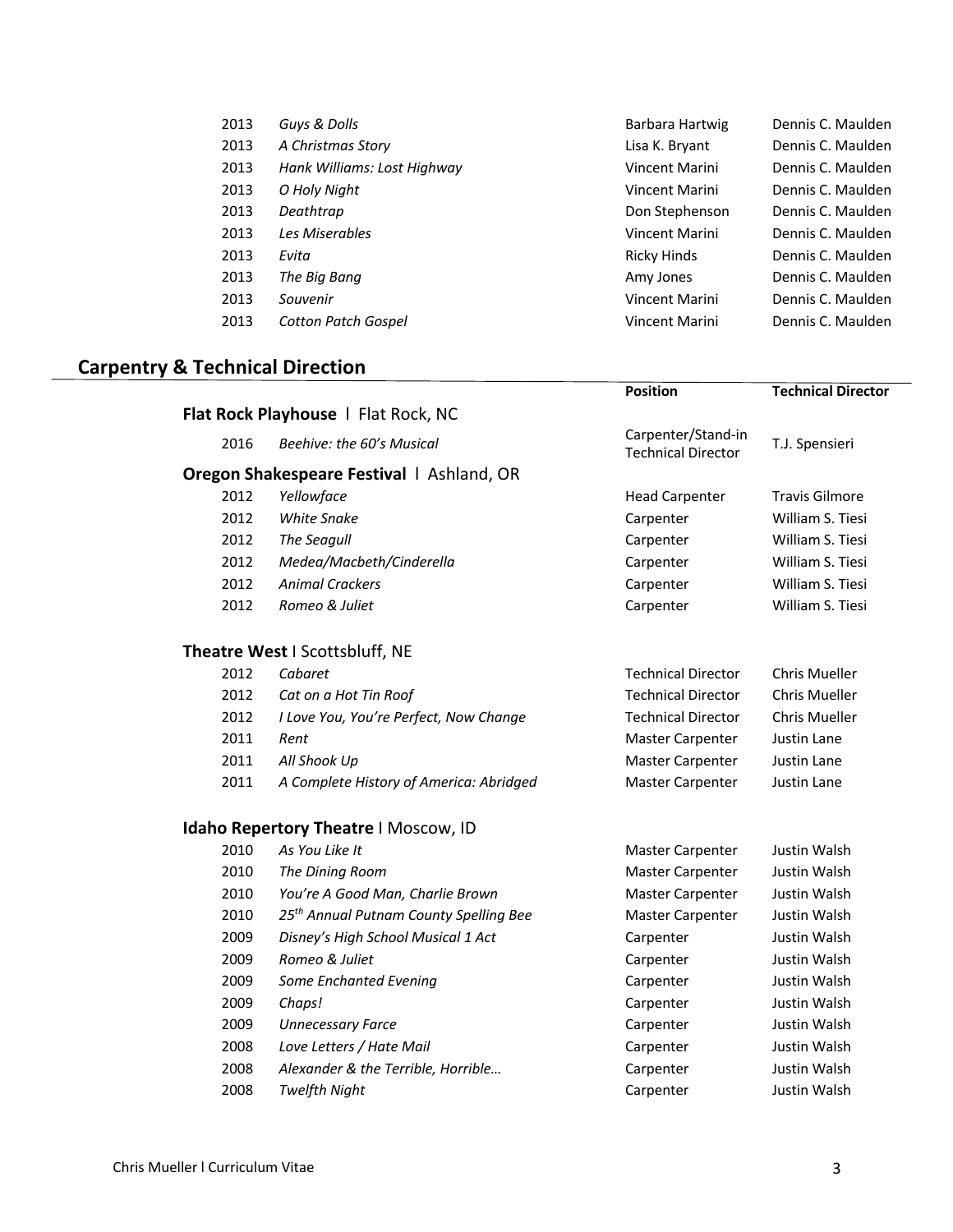| 2008 | The Nerd                             | Carpenter                 | Justin Walsh  |
|------|--------------------------------------|---------------------------|---------------|
| 2008 | <b>Forever Plaid</b>                 | Carpenter                 | Justin Walsh  |
| 2007 | Interment                            | Carpentry Intern          | Justin Walsh  |
| 2007 | No Fish in the House                 | Carpentry Intern          | Justin Walsh  |
| 2007 | Much Ado About Nothing               | Carpentry Intern          | Justin Walsh  |
| 2007 | Summer of '42                        | Carpentry Intern          | Justin Walsh  |
| 2007 | Elvis People                         | Carpentry Intern          | Justin Walsh  |
|      |                                      |                           |               |
|      | Riverdale High School   Portland, OR |                           |               |
| 2013 | Footloose                            | <b>Technical Director</b> | Chris Mueller |
|      |                                      |                           |               |

# **Apprenticeships & Internships**

- **Oregon Shakespeare Festival –** 2012 Apprentice in Design Studio/Carpenter Assisted the design crew in getting designs ready for the shop by doing CAD drawings and building models. Also built, loaded in, and helped paint scenery.
- **Idaho Repertory Theatre** 2007 Carpentry Intern Worked in the shop and helped build and change-over all the shows in the summer season

# **Academic Search Committee Experience**

# **Hiring Committee for Scenic Design Professor**– University of Idaho; 2 terms

## **Projection Design Experience**

|                                 |                                  | <b>Director</b>       | <b>Designer</b>      |
|---------------------------------|----------------------------------|-----------------------|----------------------|
| 2016                            | James & the Giant Peach Jr.      | Dave Hart             | <b>Chris Mueller</b> |
| <b>Charge Artist Experience</b> |                                  |                       |                      |
|                                 |                                  | <b>Director</b>       | <b>Designer</b>      |
| 2019                            | By the Bog of Cats               | Ansley Valentine      | Kristen Martino      |
| 2019                            | <b>Wonderful Town</b>            | <b>Richard Roland</b> | Jeremy Smith         |
| 2018                            | The Heiress                      | Dale McFadden         | Chris Mueller        |
| 2018                            | <b>Nice Nails</b>                | Jonathan Michaelson   | <b>Chris Mueller</b> |
| 2017                            | The Resistible Rise of Arturo Ui | Liam Castellan        | Jennie Fischer       |
| 2013                            | Footloose                        | John Monteverde       | Chris Mueller        |
| <b>Painting Experience</b>      |                                  |                       |                      |
|                                 |                                  | <b>Director</b>       | <b>Designer</b>      |
| 2018                            | City of Angels                   | <b>Richard Roland</b> | Alana Yurczyk        |
| 2018                            | Machinal                         | James Nelson          | Jeremy Smith         |
| 2017                            | Julius Caesar                    | Jenny McKnight        | Ryan P. Miller       |
| 2017                            | Peter and the Starcatcher        | Murray McGibbon       | Alana Yurczyk        |